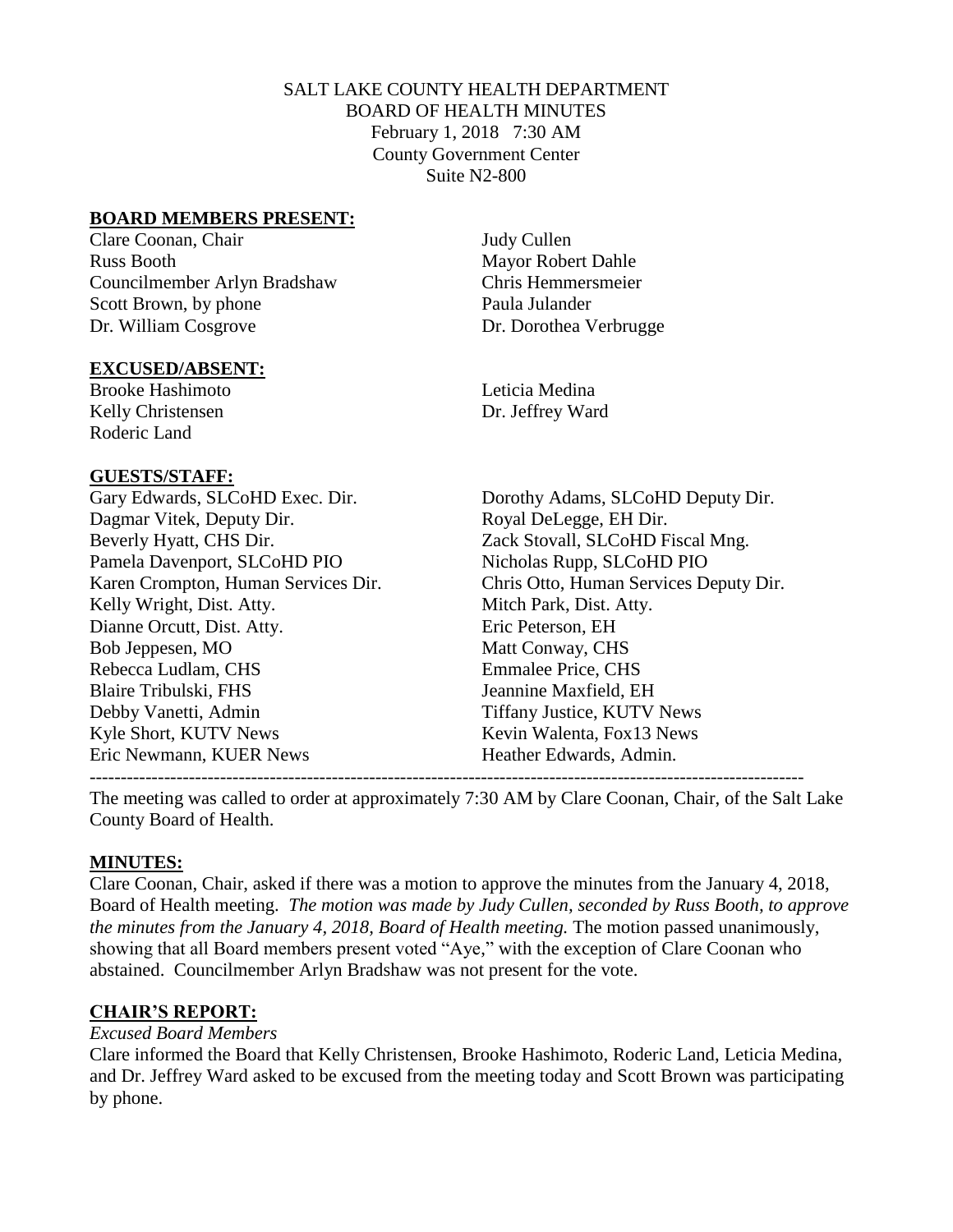Board of Health Minutes February 1, 2018 Page 2

# **DIRECTOR***'***S REPORT:**

#### *Employee Recognition*

Gary recognized the employees who participated in the 2017 Salt Lake County Supervisor Credit Program; Tiffany Brinton, Cherie Ojeda, Michelle Vowles, and McKinsey Wilson. Gary introduced Matt Conway who is participating in the 2018 program.

## *Project Public Health Readiness Recognition*

Gary announced that the department received recognition from the National Association of County and City Health Officials (NACCHO) for achieving Project Public Health Readiness (PPHR). Gary introduced Robert Jeppesen, Emergency Management Bureau Manager, who informed the Board that PPHR is a recognition program that assesses local health department capacity and capability to plan for, respond to, and recover from public health emergencies.

# **LEGISLATIVE UPDATE:**

## *Bill Request Titles*

Gary distributed and reviewed a list of legislative bills/titles of interest to the department for the 2018 session. Bills included:

- HB 12, *Family Planning Services Amendments* (Rep. Ward)
- HB 81, *Safety Belt Violations Amendments* (Rep. McKell)
- HB 88, *Electronic Cigarette and Other Nicotine Product Amendments* (Rep. Ray)
- HB101, *Air Quality Emissions Testing Amendments* (Rep. Arent)
- HB135, *Extraterritorial Jurisdiction Amendments* (Rep. Noel)
- HB145, *Pedestrian Safety Amendments* (Rep. Eliason)
- HB155, *Smoke Free Capitol Hill* (Rep. Cutler)
- HB181, *Home Consumption and Homemade Food Act* (Rep. Roberts)
- HB191, *Carbon Monoxide Detector Repeal* (Rep. Whealtey)
- HB232, *Health Education Amendments* (Rep. Ward)
- HB286, *Reproductive Education Amendments* (Rep. Fawson)
- HCR 1, *Concurrent Resolution on Global Warning and Climate Change* (Rep. Ward)
- SB 15, *Environmental Health Scientist Act Amendments* (Sen. Christensen)
- SB47, *Medicaid Expansion Amendments* (Sen. Davis)
- SB48, *Medicaid Waiting Period Amendments* (Sen. Christensen)
- SB85, *Controlled Substance Disposal Amendments* (Sen. Mayne)
- SB108, *Raw Milk Amendments* (Sen. Hinkins)
- Beekeeping Amendments (Rep. Roberts)
- Massage Therapy Practice Act Amendments (Rep. Roberts)
- Zero Emission Vehicle Program (Rep. Eliason)
- Higher Education Immunization Policies ((Rep. Adams)
- Food Truck Regulation Amendments (Sen. Henderson)

For more detailed information, please see a hardcopy of the handouts included in the Board of Health meeting folder.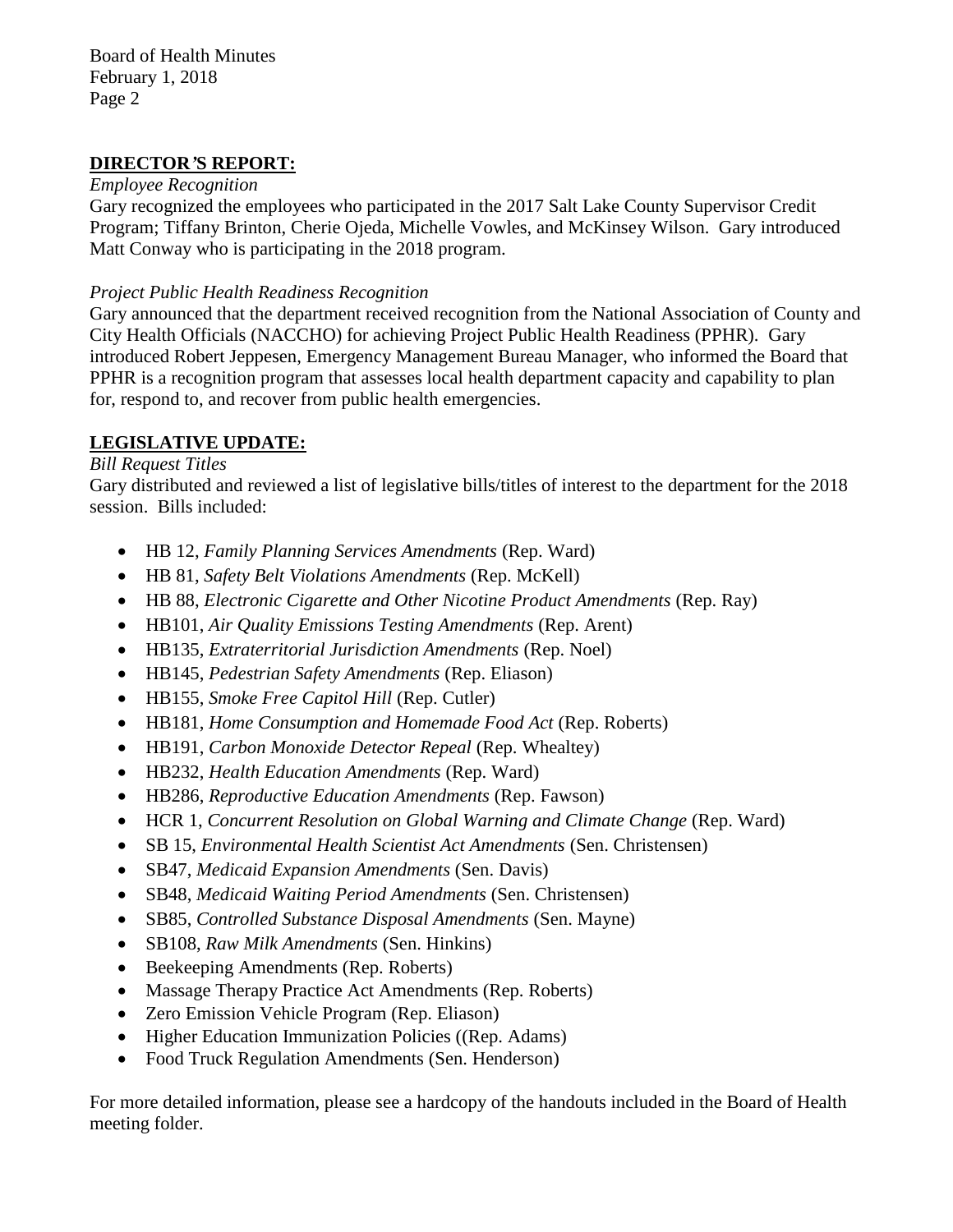Board of Health Minutes February 1, 2018 Page 3

## **FEE SCHEDULE:**

Dorothy Adams, Deputy Director, reviewed the proposed fee changes for the Environmental Health Division and Immunization Program, included in the meeting packet. The proposed changes include; an increase in Environmental Health's hourly rate; food truck permitting fees as a result of the state rule for primary and secondary permits; automobile dismantler and metal recycler permit fees; updated fees for the wastewater program which have not been reviewed for three years; and an increase in immunization fees to reflect vaccine cost increases.

Clare Coonan asked for a motion to approve forwarding the proposed fee schedule to the county revenue committee. *The motion was made by Dr. William Cosgrove, seconded by Mayor Robert Dahle, to approve forwarding the proposed fee schedule changes to the county revenue committee.* The motion passed unanimously, showing that all Board members present voted "Aye."

For more detailed information, please see the proposed fee schedule included in the Board of Health meeting folder.

## **HEPATITIS A UPDATE/TEMPORARY AMENDMENT HEALTH REGUALTION #5, FOOD SANITATION:**

Gary Edwards, Executive Director, and Dr. Dagmar Vitek, Deputy Director, discussed the current hepatitis A outbreak and a proposed temporary amendment to Health Regulation #5, *Food Sanitation*. Dr. Vitek informed Board members that there are currently 125 cases in the county. The department continues to work with at-risk populations and has given over 7,500 vaccinations. Gary reviewed the proposed temporary amendment included in the meeting packet. The department is asking the Board to ratify the temporary amendment which will allow the department to require any hepatitis A contact, who works in food service, to be vaccinated. The temporary amendment allows the department to reduce the cost of the vaccination by 50 percent for affected food service workers. The temporary amendment would be in effect for 120 days, or until the amendment can be included in a public noticed change to the full regulation.

Clare Coonan asked if there was a motion to approve the temporary amendment to Health Regulation #5, Food Sanitation, as proposed. *The motion was made by Councilmember Arlyn Bradshaw, seconded by Dr. William Cosgrove, to approve the temporary amendment as proposed. The motion passed unanimously, showing that all Board members present voted "Aye."* 

For more detailed information, please see a hardcopy of the temporary amendment included in the Board of Health meeting folder.

# **OPEN MEETINGS TRAINING:**

Dianne Orcutt, Deputy District Attorney, conducted Open Meetings Training through a PowerPoint presentation. Slides included:

- Purpose
- Open Actions and Deliberations
- The Rule Is....
- Workshops & Executive Sessions
- What Is a Meeting?
- Attendance